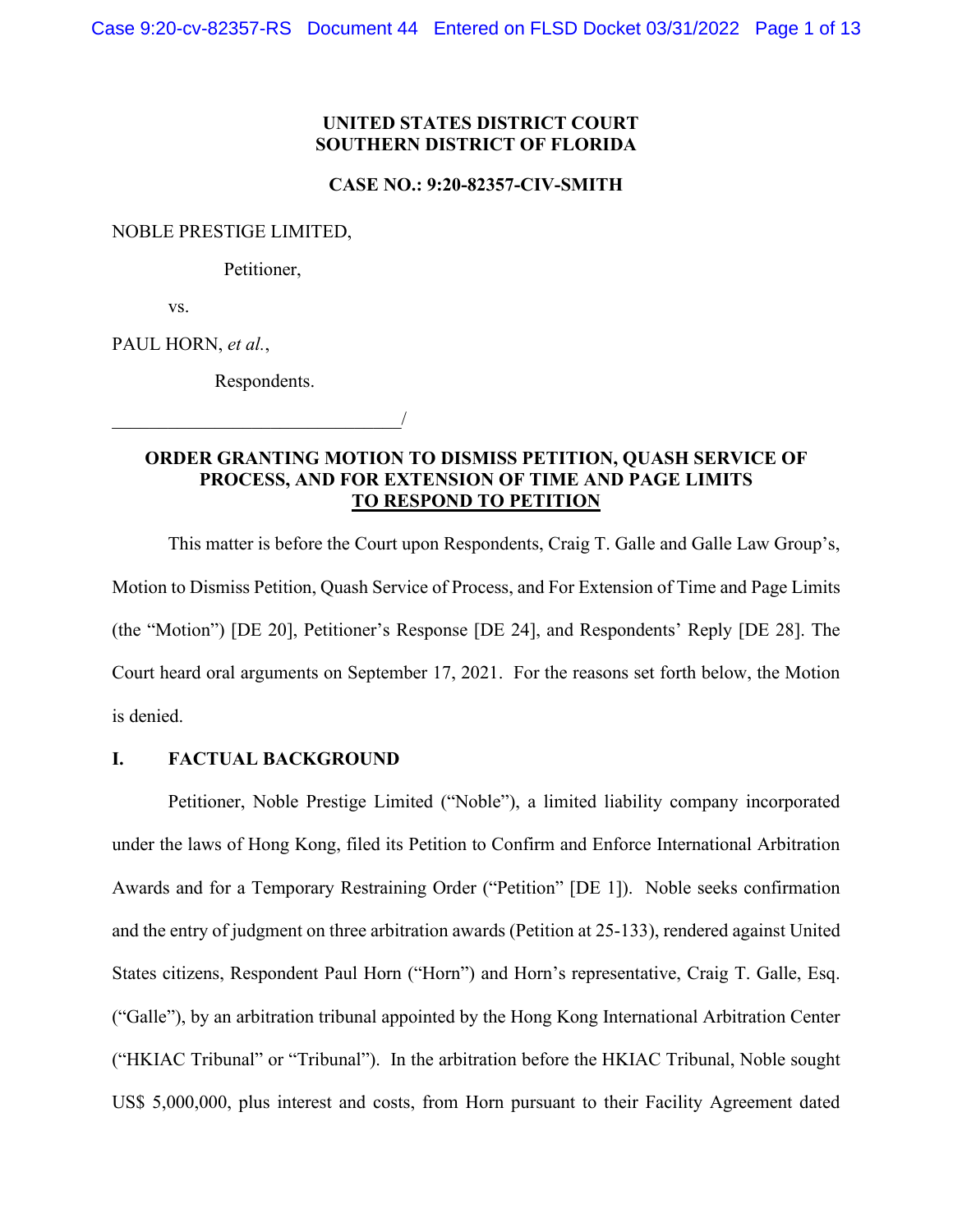December 19, 2011. (Facility Agreement [DE 1-1] at 4-18.) The Facility Agreement provided for the arbitration of disputes between Noble and Horn before the Tribunal applying Hong Kong law. (*Id.* at 19.)

Pursuant to the Facility Agreement, Horn agreed to repay a loan advanced to him by Noble, within five (5) business days of Horn's receipt of the Appreciated Value Interest ("AVI") from the sale of his interest in a cellular communications system. Horn agreed to repay the greater of US\$ 5,000,000 or 5% of what Horn received as his AVI. Annex A to the Facility Agreement is an Irrevocable Letter of Instruction ("Letter"). (Facility Agreement, ¶¶ 9-21.) In the Letter, Horn irrevocably appointed the Galle Law Group, P.A. ("GLG"), of Wellington, Palm Beach County, Florida as the designated disbursing/closing agent for Horn's AVI. Horn also irrevocably instructed GLG to disburse via wire transfer to Noble, at an account designated by Noble, the sums due Noble under the Facility Agreement. Horn further instructed GLG to initiate the transfer of the money due to Noble no later than five (5) days after GLG's receipt of Horn's AVI. GLG agreed to abide by and comply with the Irrevocable Letter of Instruction. Annex B to the Facility Agreement is a Security Agreement. (Security Agreement [DE 1-1] at 22-24.) Horn granted Noble a security interest, by way of a lien, in the sums paid to Horn for his AVI in an amount equal to what Noble was due under the Facility Agreement—the greater of US\$ 5,000,000 or 5% of Horn's AVI.

Five days after entering into the Facilities Agreement with Petitioner, Horn entered into another agreement with of Bruschnelli Advisors, LLC ("Bruschnelli Agreement") also in Wellington, Palm Beach County, FL. The Bruschnelli Agreement was executed by Horn and Galle, as manager of Bruschnelli Advisors, LLC. Bruschnelli Advisors, LLC was engaged by Horn to oversee the appraisal process for his AVI interest.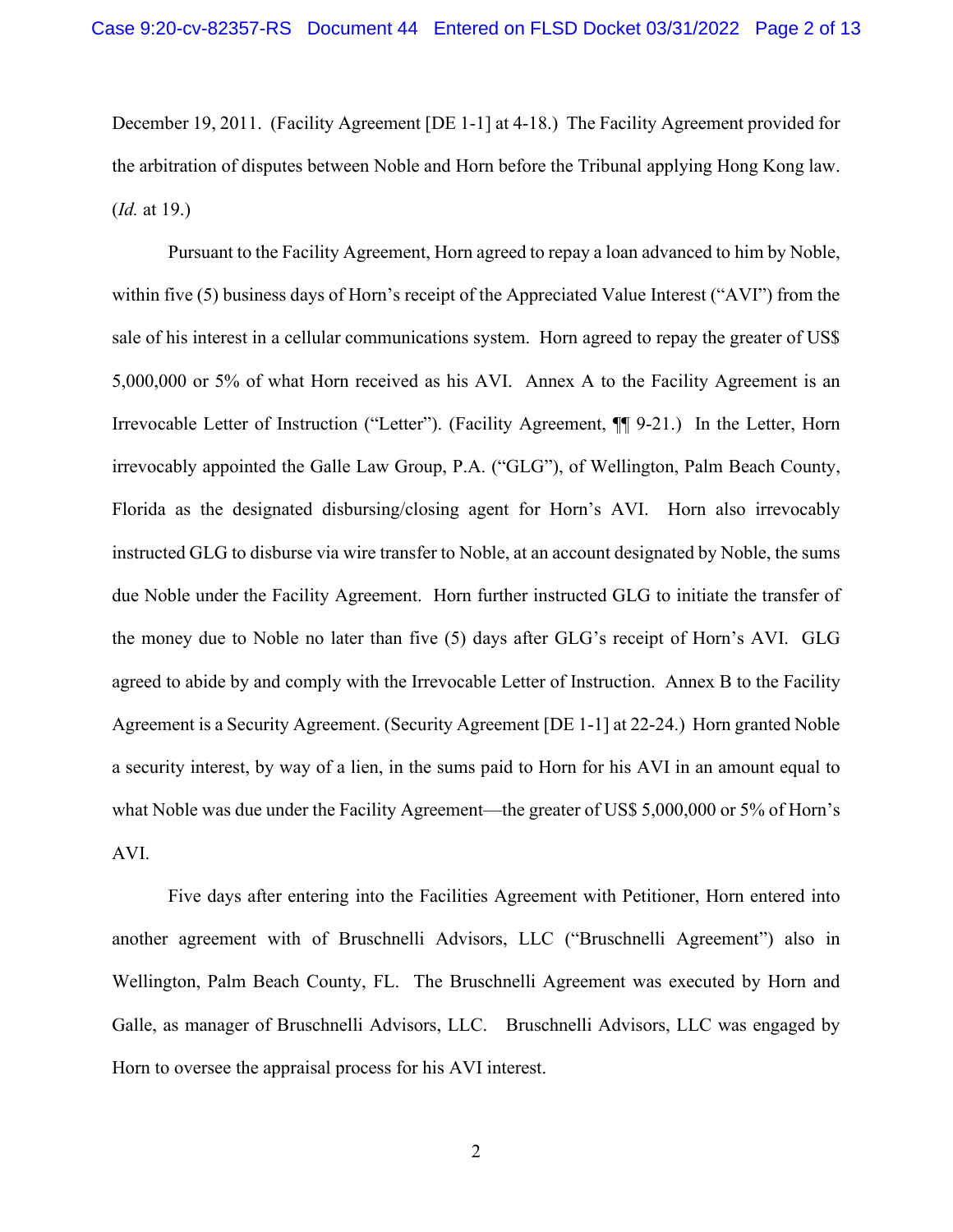On March 7, 2017, a Denver probate court, after declaring Horn incompetent, appointed Galle as Special Conservator over certain of Horn's assets. That court also appointed James Britt as Horn's guardian. In his role as conservator, Galle notified Noble that he negotiated and received payment of US\$ 57,500,000 for Horn's AVI interest.

Pursuant to the terms of the Facility Agreement, Horn is required to repay Noble US\$ 5,000,000 in fulfilment of the Facility Agreement. Thus, Noble made a demand to Galle in the amount of US\$ 5,000,000 for the repayment of the loan to Horn. To date, the loan to Horn remains unpaid. The loan repayment amount was disputed by Britt who counter offered US\$ 2,000,000 only, as full repayment of the loan to Horn. Noble rejected Britt's counteroffer and submitted the dispute to the Tribunal for arbitration pursuant to the Facility Agreement. (Not. Arbitration [DE 20-1] at 35-66.)

In the subsequent arbitration proceedings, Galle filed an Answer on behalf of Horn in his capacity as Special Conservator. (Answer to Not. Arbitration [DE 20-1] at 70-84.) Galle also notified the Tribunal that he was specially appointed by the Denver probate court to represent Horn at arbitration. Based on issues raised at arbitration, the Tribunal determined the following:

- 1) Galle was not authorized to represent Horn at arbitration based on Galle's failure to submit to the Tribunal requested proof of authorization and the inclusion of inaccurate and/or misleading statements in Galle's submission to the Tribunal.
- 2) The Facility Agreement was enforceable because: (i) Horn was not mentally incapacitated when he entered into the Facility Agreement; (ii) the Facility Agreement did not violate the rules of Champerty and Maintenance; and (iii) Noble did not violate the Money Lenders Ordinance (Chapter 163 Laws of Hong Kong).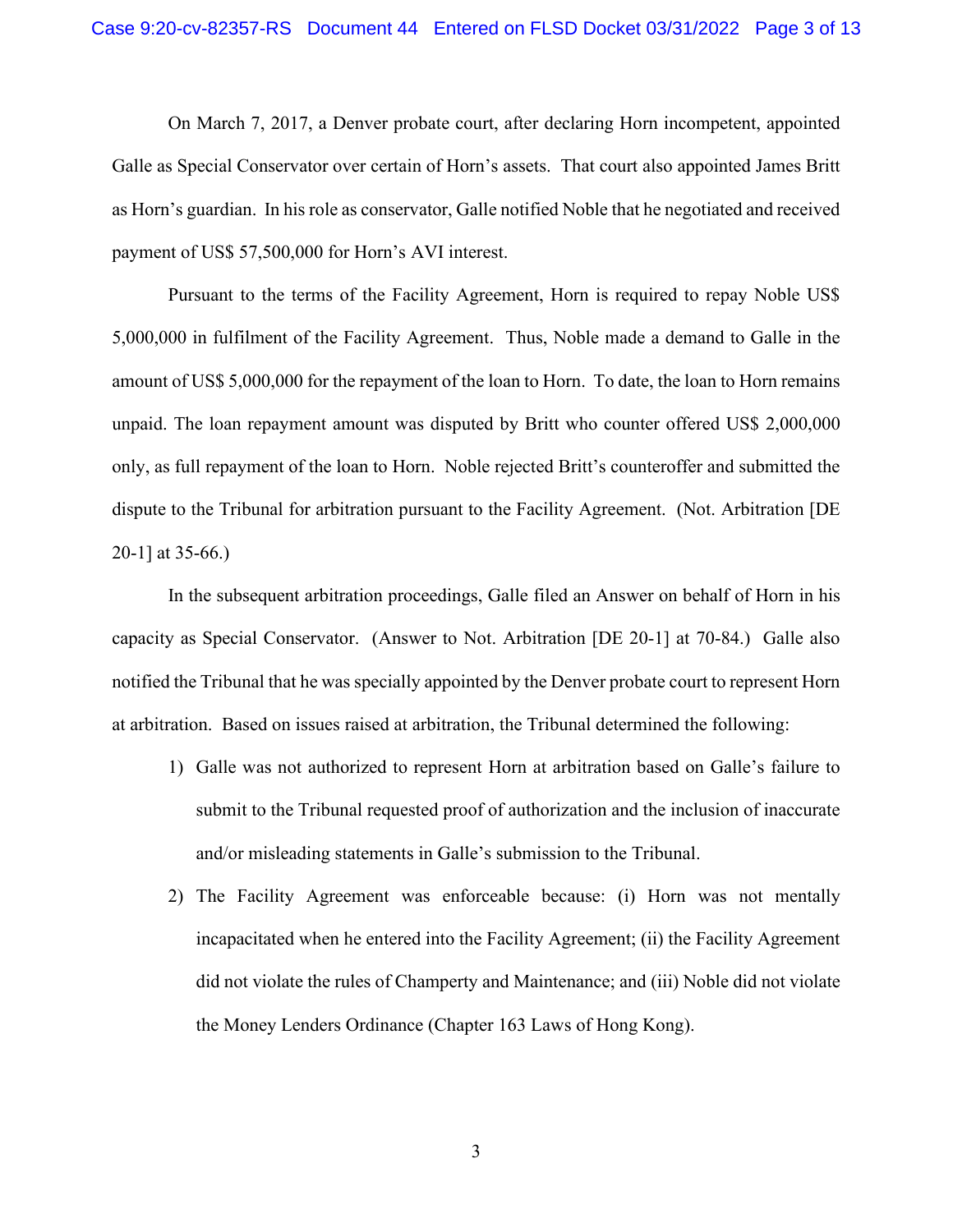Accordingly, the Tribunal issued: (1) the Interim Award on the Preliminary Issue (Interim Award [DE 1-1] at 25-66); (2) the Partial Award on Costs relating to the Interim Award on the Preliminary Issue (Partial Award [DE 1-1] at 67-86); and (3) the Final Award (Final Award [DE 1-1] at 87- 133), as follows:

a) as against Horn, US\$ 5,000,000 under the Facility Agreement; US\$ 817,761.90 as interest on that sum at a rate of HSBC Prime Rate +1%, from September 1, 2017 to May 14, 2020; the further sum of HK\$ 3,800,530.05, for Noble's costs and expenses incurred in the arbitration (exclusive of costs previously awarded in the Partial Award on Costs); and interest on the above sums at the same rate as the Hong Kong judgment rate from May 14, 2020 until the time such sums are paid; and

b) as against Galle, the sum of HK\$ 3,250,000 (US\$ 417,370.04) for Noble's costs and expenses incurred in the arbitration (exclusive of costs awarded in the Final Award) and interest on the above sum at the same rate as the Hong Kong judgment rate.

On December 18, 2020, Noble filed its two-count Petition [DE 1]. In the first count, Noble moves the Court to confirm and enforce the Interim, Partial, and Final Awards. In the second count, Noble moves the Court for a temporary restraining order to restrain the transfer of funds from the conservatorship accounts to protect Noble's interest in the AVI proceeds. On March 16, 2020, Respondents, Galle, individually and as Conservator for Paul Horn, and GLG filed their Motion to Dismiss the Petition.

## **II. LEGAL STANDARD**

The purpose of a motion to dismiss filed pursuant to Federal Rule of Civil Procedure 12(b)(6) is to test the facial sufficiency of a complaint. *See* Fed. R. Civ. P. 12(b)(6). The rule permits dismissal of a complaint that fails to state a claim upon which relief can be granted. *See*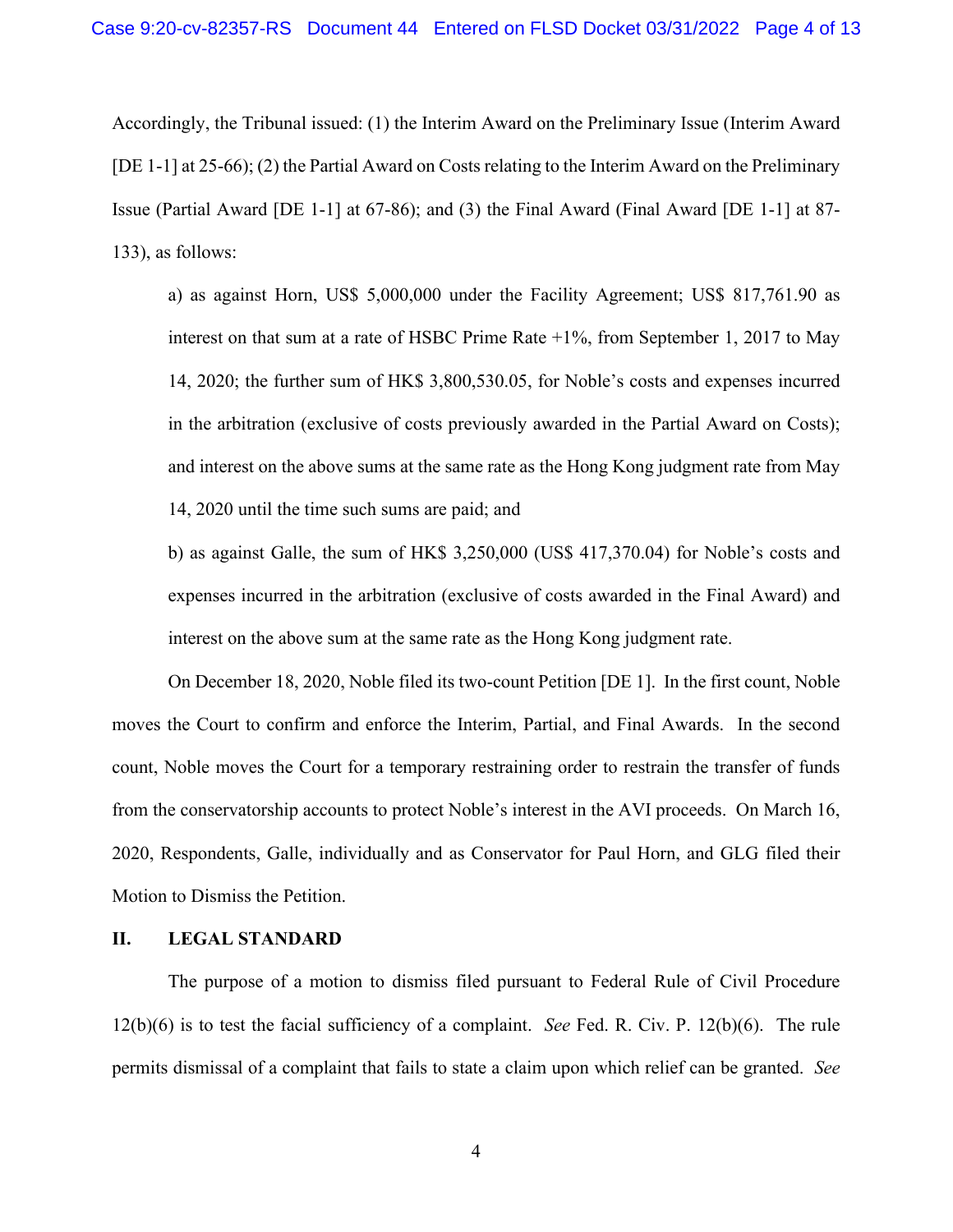*id.* The rule should be read alongside Federal Rule of Civil Procedure 8(a)(2), which requires a "short and plain statement of the claim showing that the pleader is entitled to relief." Although a complaint challenged by a Rule 12(b)(6) motion to dismiss does not need detailed factual allegations, a plaintiff is still obligated to provide the "grounds" for his entitlement to relief, and a "formulaic recitation of the elements of a cause of action will not do." *Bell Atl. Corp. v. Twombly*, 550 U.S. 544, 555 (2007).

When a complaint is challenged under Rule 12(b)(6), a court will presume that all wellpleaded allegations are true and view the pleadings in the light most favorable to the plaintiff. *Am. United Life Ins. Co. v. Martinez*, 480 F.3d 1043, 1066 (11th Cir. 2007). However, once a court "identif[ies] pleadings that, because they are no more than conclusions, are not entitled to the assumption of truth," it must determine whether the well-pled facts "state a claim to relief that is plausible on its face." *Ashcroft v. Iqbal*, 556 U.S. 662, 678-79 (2009). A complaint can only survive a 12(b)(6) motion to dismiss if it contains factual allegations that are "enough to raise a right to relief above the speculative level, on the assumption that all the [factual] allegations in the complaint are true." *Twombly*, 550 U.S. at 555. However, a well-pled complaint survives a motion to dismiss "even if it strikes a savvy judge that actual proof of these facts is improbable, and 'that a recovery is very remote and unlikely.'" *Id.* at 556.

#### **III. DISCUSSION**

Respondents move for dismissal of Noble's Petition as to Horn on grounds that Noble failed to effect proper service of process on Horn and that the Court lacks personal jurisdiction over Horn. Respondents also argue that the Court should dismiss the Petition for lack of subject matter jurisdiction over Galle and GLG because neither consented to be bound by the arbitrators' ruling and therefore, the Court may not confirm the Interim Award. Additionally, Respondents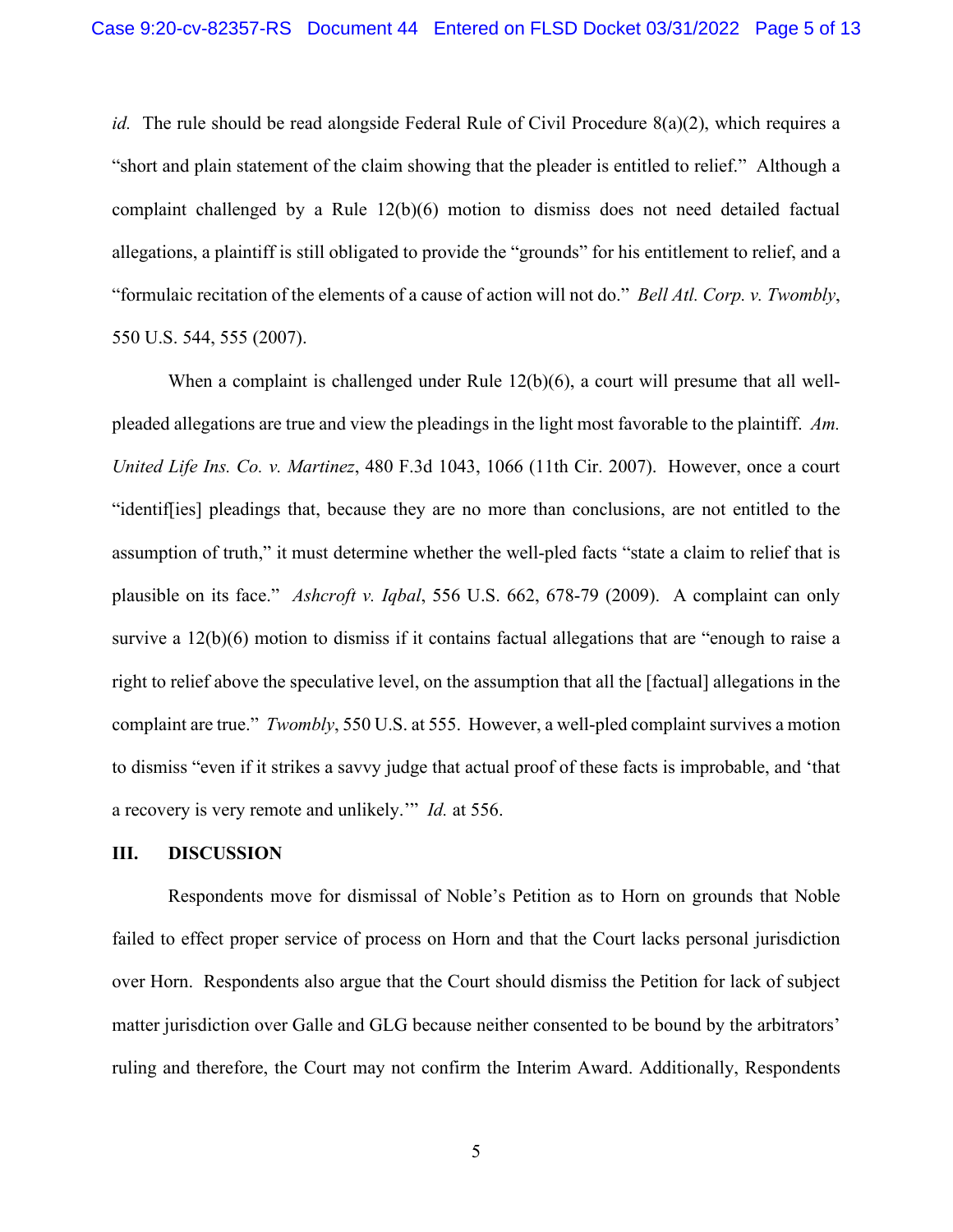move the Court to bifurcate the threshold issue as to whether the Court has jurisdiction to enforce the arbitration awards. The Court will consider each ground in turn.

### **A. Service of Process as to Paul Horn Is Sufficient**

Respondents argue that the Petition should be dismissed as to Horn because he was not properly served with process and thus, the Court does not have jurisdiction of Horn. Under Rule 4 of the Federal Rules of Civil Procedure, "[s]erving a summons or filing a waiver of service establishes personal jurisdiction over a Respondent . . . who is subject to the jurisdiction of a court of general jurisdiction in the state where the district court is located." Fed. R. Civ. P. 4(k)(1)(A). "Service of process is a jurisdictional requirement: A court lacks jurisdiction over the person of a Respondent when that Respondent has not been served." *Pardazi v. Cullman Med. Ctr.*, 896 F.2d 1313, 1317 (11th Cir. 1990).

Horn has been declared an incompetent person and was last known to be living in Thailand. "[A]n incompetent person not within any judicial district of the United States must be served in the manner prescribed by Fed. R. Civ. P. 4  $(f)(2)(A)$ ,  $(f)(2)(B)$ , or  $(f)(3)$ ". Fed. R. Civ. P. 4(g). Rule 4(f) states in pertinent part:

**(f) Serving an Individual in a Foreign Country**. Unless federal law provides otherwise, an individual--other than a minor, an incompetent person, or a person whose waiver has been filed--may be served at a place not within any judicial district of the United States:

\* \* \*(2) if there is no internationally agreed means, or if an international agreement

allows but does not specify other means, by a method that is reasonably calculated to give notice:

(A) as prescribed by the foreign country's law for service in that country in an action in its courts of general jurisdiction;

(B) as the foreign authority directs in response to a letter rogatory or letter of request; or \* \* \*

(3) by other means not prohibited by international agreement, as the court orders.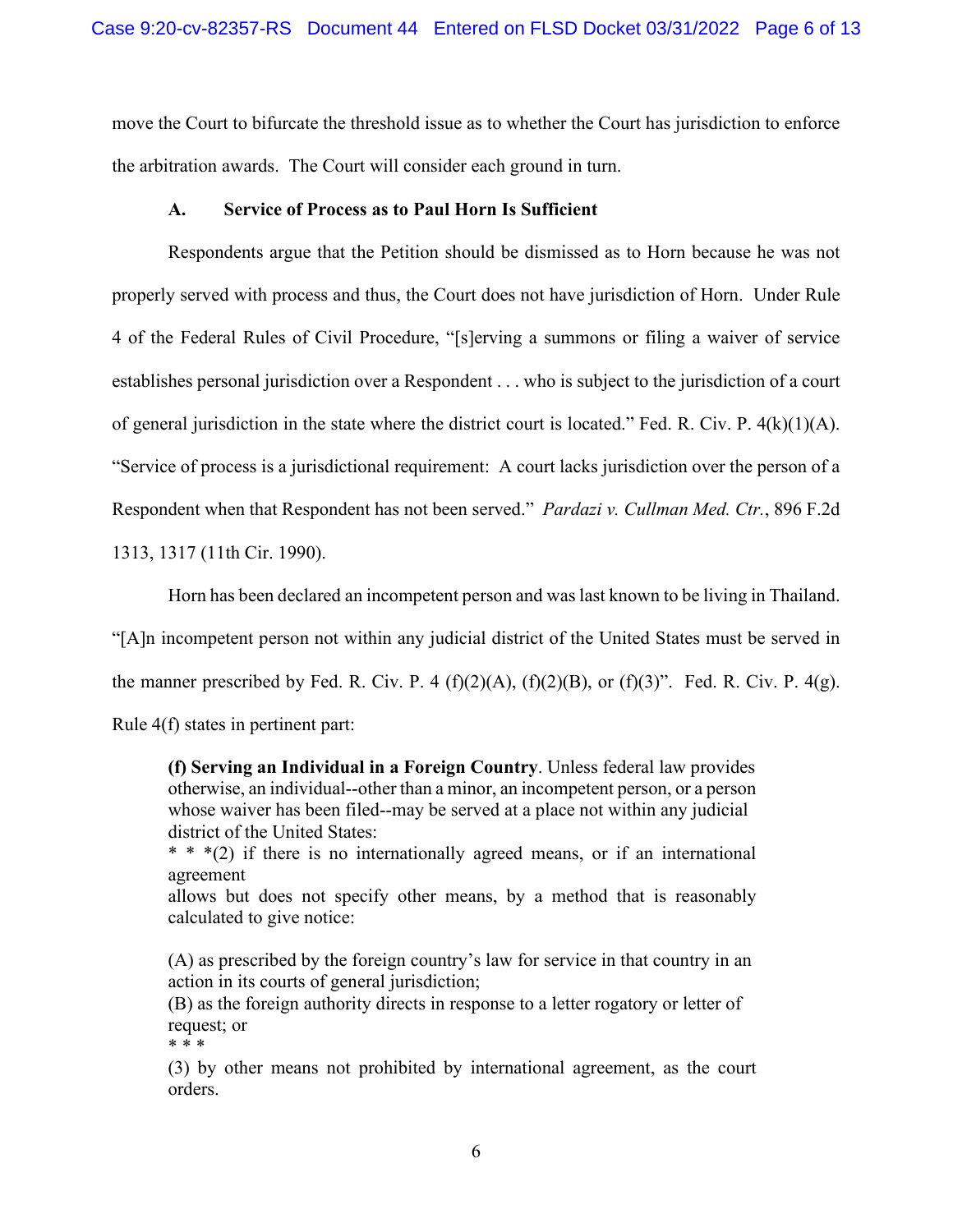Fed. R. Civ. P.  $4(f)(2)(A)-B)$ , (3). Noble purported to serve Horn by serving Galle, his Conservator. Respondents argue that Noble failed to properly serve Horn because Noble did not attempt to serve Horn as prescribed by Rule  $4(f)(2)(A)-(B)$  in Thailand nor sought the Court's permission to serve Horn by other means.<sup>[1](#page-6-0)</sup> Respondents argue that Noble has failed to serve process on Horn and thus, the Court does not have jurisdiction of Horn.

Noble acknowledges that email service on Horn failed because the email addresses were no longer operable. In response, Noble moves the Court for an order deeming service on Galle, Horn's conservator, valid service on Horn *nunc pro tunc*. Noble argues that Thailand is not a signatory to the Hague Convention and there is no agreement between the United States and Thailand concerning service of process. Under Rule 4(f)(3), service on Galle as Horn's representative would not be barred by international agreement. Thus, Noble seeks the Court's permission to deem Galle served *nunc pro tunc*. Galle objected to accepting service on behalf of Horn. He indicated that, under Rule  $(4)(f)(3)$ , service was to take place outside of the United States. Galle also argued that neither he, as the Conservator, nor James Britt, the court appointed Guard ad Litem, is authorized to accept service on behalf of Horn. The Court disagrees that Horn, as Conservator, is not authorized to accept service.

Galle was initially appointed as Conservator on March 7, 2017, by the Denver probate court. The Conservatorship has been extended annually, to date. Under the appointment, Galle has broad powers to "make any decision or perform any act that Mr. Horn could perform himself in the absence of a special conservator." (Order Appointing Special Conservator, DE 20-1 at 17-

<span id="page-6-0"></span> $<sup>1</sup>$  Respondents acknowledge that Noble had earlier sought and received the Court's permission to</sup> serve Horn via two email addresses. However, Noble has not filed a return of service reflecting service by email.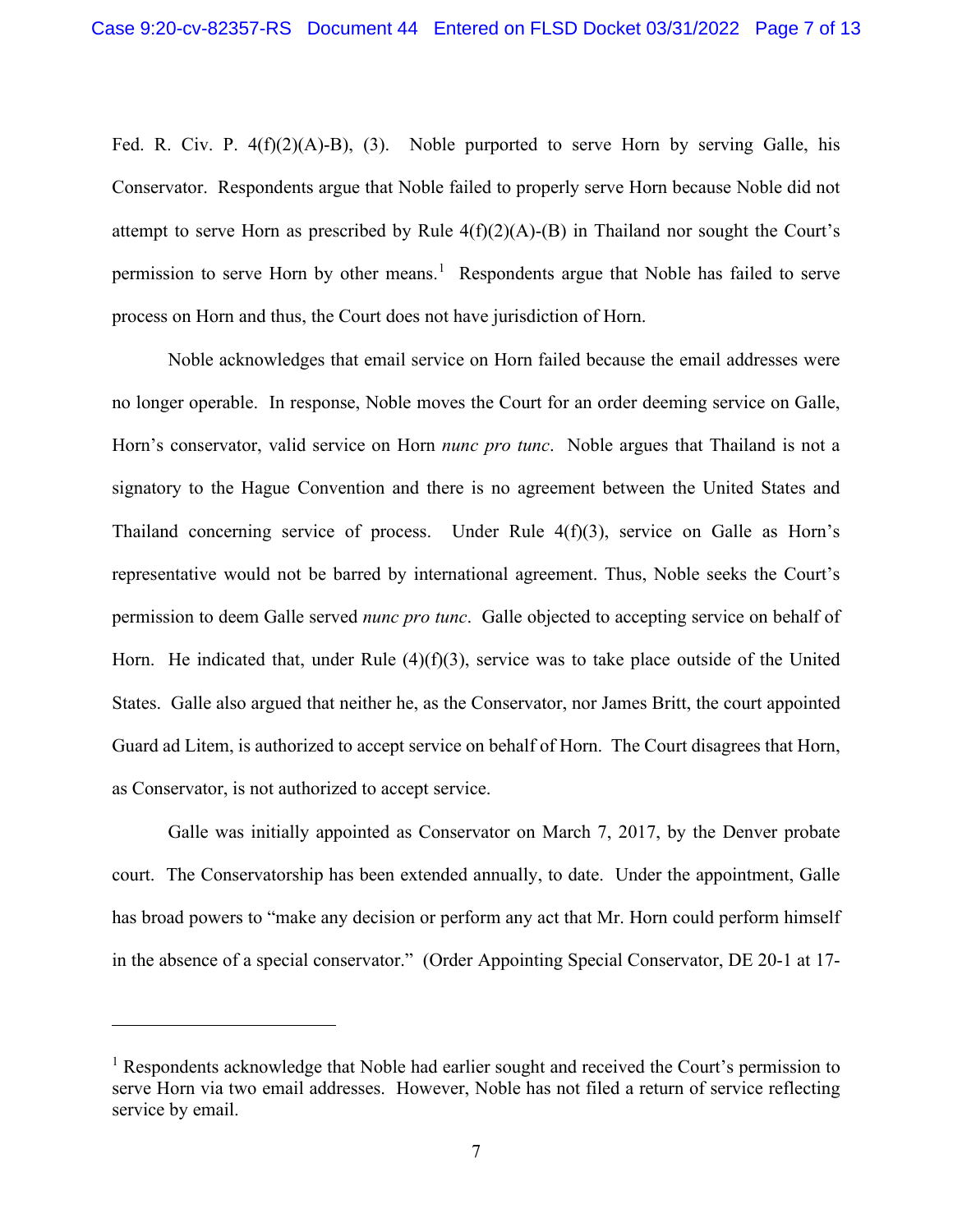18). Because in the absence of a special conservator Horn could accept service of process himself, the Court finds that Galle can accept service for Horn. Thus, Noble's service on Galle as representative of Horn is deemed valid *nunc pro tunc* such that service on Horn is sufficient.

#### **B. The Court Has Personal Jurisdiction Over Horn**

Next, Respondents move the Court for an order dismissing the Petition on grounds that the Court lacks personal jurisdiction over Horn. Respondents argue that although Horn is a United States' citizen, he was not resident in any judicial district. In an Affidavit attached to the Motion, Galle declares that Horn is last known to be a resident of Thailand. (Galle Aff. [DE 20-1] at 14- 15 ¶ 72.) Horn has been Galle's client since 1996, and over the years of representing Horn, Horn has never visited the United States. (*Id.* ¶¶ 73-75.) Galle represents that he has never conducted business on behalf of Galle in Florida, never held or managed property for Horn in Florida, and that Horn has never traveled to Florida to sign or perform any actions in connection with the Facilities Agreement. (*Id.*  $\P\P$  80-75.) Respondents argue that they are entitled to dismissal because Noble failed to file an affidavit controverting Galle's sworn jurisdictional challenge. *Venetian Salami Co. v. Parthenais,* 554 So. 2d 499, 502 (Fla. 1989) ("The plaintiff bears the burden of proving 'by affidavit the basis upon which jurisdiction may be obtained' [when] the defendant challenging jurisdiction files 'affidavits in support of his position.'").

Respondents argue that because Horn was a non-resident, the Court must evaluate whether jurisdiction comports with the due process clause. That is whether there are sufficient "minimum contacts" between Horn and Florida and whether exercising jurisdiction over Horn in Florida would violate "traditional notions of fair play and substantial justice." *Posner v. Essex Ins. Co.*, 178 F.3d 1209, 1220 (11th Cir. 1999). The Eleventh Circuit's three-part test to establish minimum contacts with a forum requires that: 1) the contacts must relate to the petitioner's cause of action,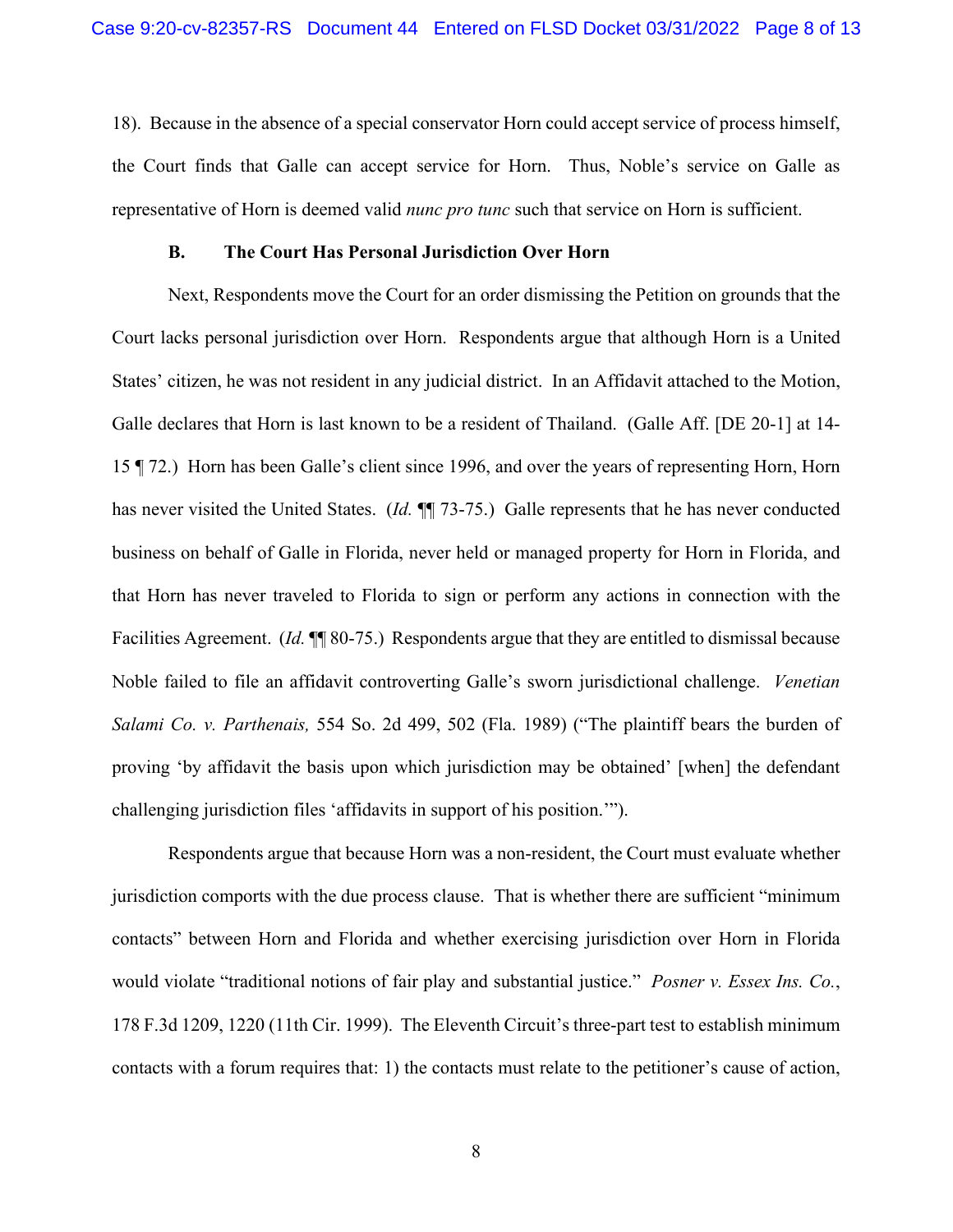2) the contacts must involve some act by which the defendant purposefully avails himself of the privilege of doing business the chosen forum, and 3) the contacts must be such that the defendant reasonably expects to be haled into court there. *Id.*

A review of the facts in the case reveals that Horn anchored the pursuit of his AVI through his attorney Galle/GLG in West Palm Beach, Florida. Under the Bruschnelli Agreement, Galle as manager of Bruschnelli Advisors, LLC, working out of West Palm Beach, FL, was engaged by Horn to oversee the appraisal process for his AVI interest. To underwrite the cost of what he anticipated would be a lengthy and costly appraisal process, Horn obtained a loan from Noble. Under the Facility Agreement, Horn negotiated for the loan to be disbursed to his attorney's IOTA trust account in Florida and which was "maintained in accordance with the Florida Bar Association Rules." Horn and GLG jointly issued to Noble the Irrevocable Letter of Instruction, which named GLG as the closing/disbursing agent and outlined the procedure for Horn's repayment of the loan. Loan repayment was to be handled by wire transfer directly from the IOTA trust account in Florida. Horn also granted a security interest in the AVI proceeds to Noble pursuant to the Security Agreement. The security interest was created pursuant to Florida law.<sup>[2](#page-8-0)</sup>

Horn's contacts with Florida relate to his AVI for which he obtained the loan—the subject of Noble's cause of action. Horn purposefully availed himself of contact with Florida through the creation of the security interest, the requirement that all communication with him be through his Florida attorney, and naming his Florida attorney as the closing/disbursement agent for the loan. Horn, a resident of Thailand sought a loan from Noble, a Hong Kong company. Horn could have chosen anywhere in the world for the loan to be disbursed but Horn chose an IOTA trust account

<span id="page-8-0"></span><sup>&</sup>lt;sup>2</sup> Defendants challenge the validity of the security interest. The validity of the security interest is not before the Court.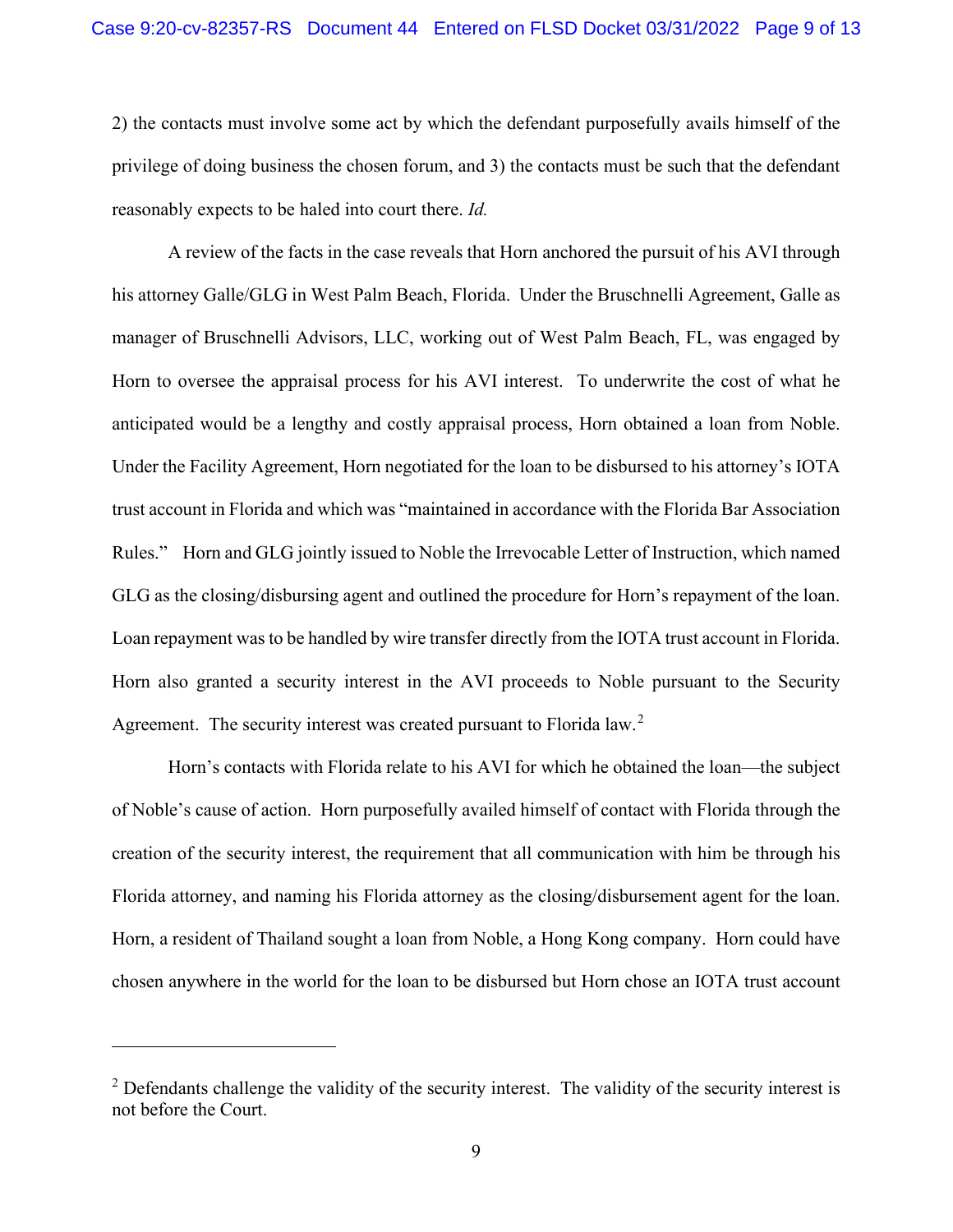in Florida, "maintained in accordance with the Florida Bar Association Rules." Horn chose that both disbursement and repayment of the loan would be via a Florida IOTA trust account. Horn chose Florida as the place where obligations under the Facilities Agreement would be performed. Thus, Horn could anticipate that he would be haled into a Florida court if there was need to enforce the Facilities Agreement. Accordingly, suit against Horn in this judicial district comports with the due process clause and the Court has personal jurisdiction over Horn.

## **C. The Court Does Not Lack Subject Matter Jurisdiction Over Galle**

Respondents argue that the Court lacks subject matter jurisdiction to enforce the Interim, Partial, and Final Arbitration Awards because neither Galle nor GLG were signatories to the agreement to arbitrate. Typically, to confirm or enforce an arbitration award, the petitioner must show that there was a written agreement to arbitrate. *Czarina, L.L.C. v. W.F. Poe Syndicate*, 358 F.3d 1286, 1292 (11th Cir. 2004). However, the absence of a written agreement is not fatal because the issue turns on the parties' consent. In the absence of a written agreement, consent to arbitration may be inferred from the conduct of the parties. *Teamsters Local Union No. 764 v. J.H. Merritt & Co.*, 770 F.2d 40, 42 (3d Cir. 1985) ("An arbitration agreement, however, need not be express; it may be implied from the conduct of the parties"); *Fortune, Alsweet & Eldridge, Inc. v. Daniel*, 724 F.2d 1355, 1357 (9th Cir. 1983) (finding that it would be unreasonable and unjust to allow a challenge to the legitimacy of the arbitration process, in which the challenger had voluntarily participated over a period of several months, before the arbitrator announced the decision.).

In the instant case, Galle admits that he voluntarily participated in the proceedings (albeit in his capacity as Conservator for Horn) before the HKIAC Tribunal. The absence of a written agreement is not fatal to the enforceability of the Arbitration Awards. Galle argues that he was not present before the Tribunal in his individual capacity, rather he was present in his capacity as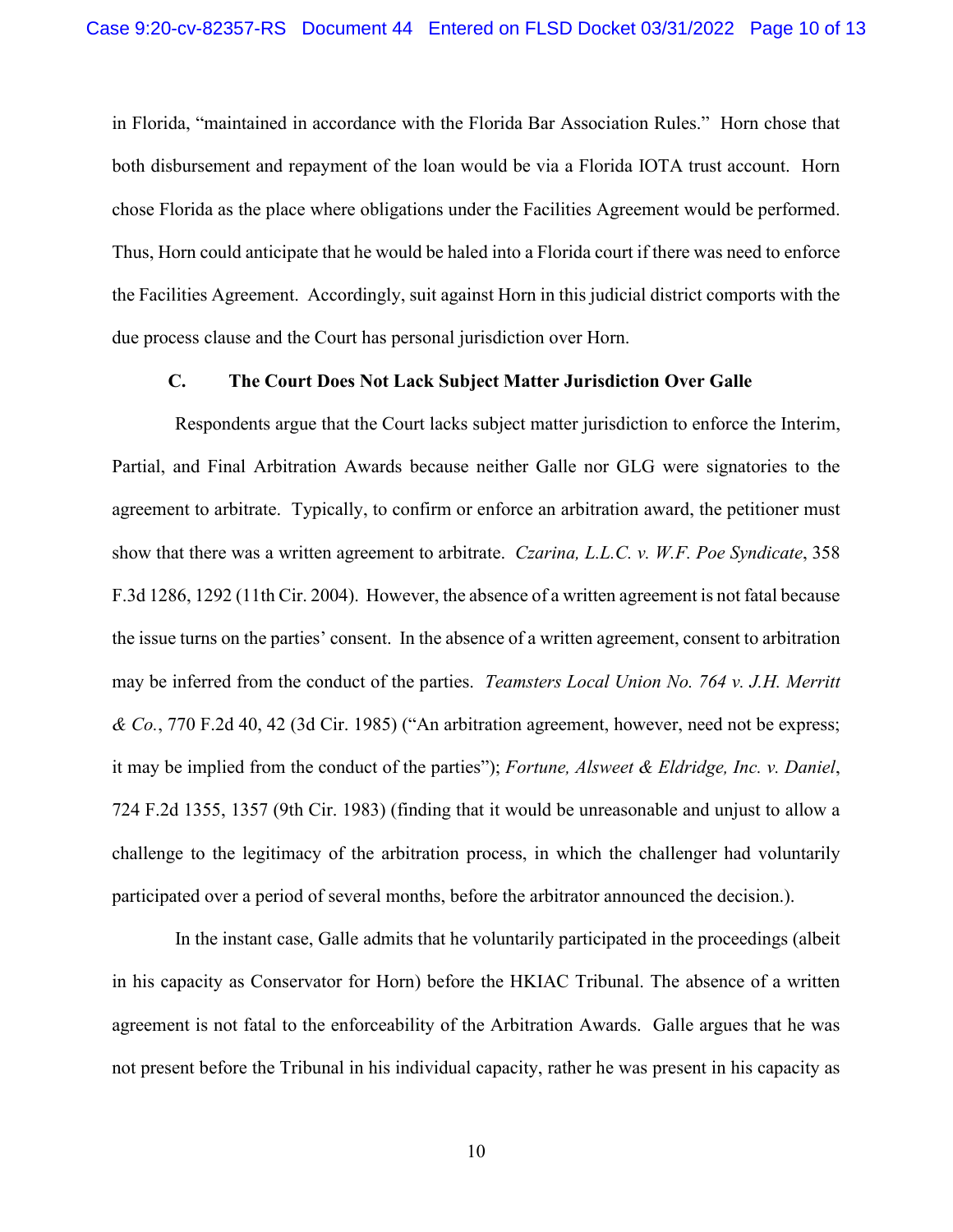Horn's representative and, therefore, should not be individually liable for the Interim Award. Galle does not cite to authority which stands for the proposition that a representative may not be subject to the adverse arbitration awards entered against him. Thus, the Court has subject matter jurisdiction over enforcement of the arbitration awards even though Galle is not a party to a written agreement.

Galle also argues that GLG should not be subject to Petitioner's enforcement action because it was neither present at the arbitration nor was an award entered against GLG. The Court agrees. *See e.g.*, *United States for use & benefit of John A. Weber Co. v. Milcon Constr.*, CV 19- 00637 JAO-WRP, 2021 WL 742867, at \*5–6 (D. Haw. Feb. 25, 2021) (declining to confirm award against a surety which was neither named in the award nor a party to the arbitration). Thus, no award may be confirmed against GLG and GLG may be dismissed from the action.

Finally, Galle argues that the action should be dismissed because the Interim Award is not a final award and is therefore not confirmable. Galle is correct that, **if** an interim or interlocutory arbitration award is not final, the Court lacks jurisdiction to vacate or confirm the award. *Schatt v. Aventura Limousine & Transp. Serv., Inc.*, 603 F. App'x 881, 886 (11th Cir. 2015) (finding that because Interim Award was not a "final" award, "the district court was without jurisdiction"). However, the Preliminary and Interim Awards at issue here are final. "[A]n award which finally and definitely disposes of a separate independent claim may be confirmed although it does not dispose of all claims that were submitted to arbitration." *Ecopetrol S.A. v. Offshore Expl. & Prod. LLC*, 46 F. Supp. 3d 327, 336 (S.D.N.Y. 2014). Here, the Interim Award was the HKIAC Tribunal's final decision addressing the preliminary issue of whether Galle had the requisite authority to represent Horn at arbitration. In the instant case, the Interim Award is a final award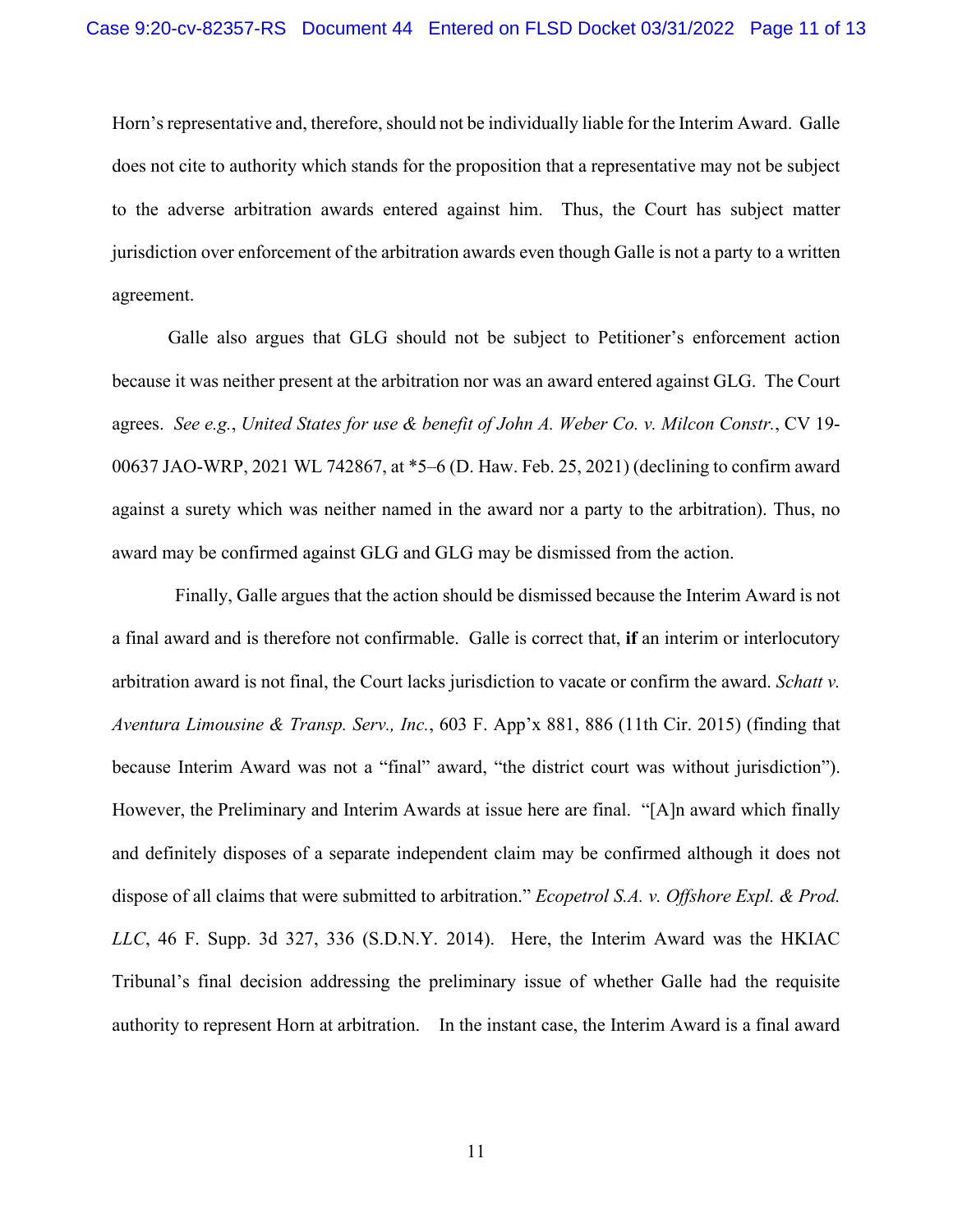and is thus capable of this Court's enforcement. For this reason, the Petition should not be dismissed.

#### **D. Respondent's Motion to Bifurcate Is Denied**

Finally, Respondents move the Court to bifurcate adjudication of the Petition to first examine the Court's jurisdiction to enforce the arbitration awards outlined in count one of the Complaint. The Court find that there is no need for bifurcation because resolution of subject matter jurisdiction will resolve the entire action. Bifurcation neither promotes judicial economy nor efficiency, thus, Plaintiff's motion is denied.

Accordingly, it is

# **ORDERED** that:

- 1. Respondents' Motion to Dismiss [DE 20] is **DENIED in part and granted in part**.
	- a. Respondents' Motion to Dismiss is **granted as to Galle Law Group only**. Galle Law Group is dismissed from the action.
	- b. The motion to dismiss is denied in all other respects.
- 2. Respondent Paul Horn is deemed served with process *nunc pro tunc* via service of process on Craig T. Galle, on February 16, 2021.
- 3. Respondents' Motion for Extension of Time [20] is **GRANTED**. Respondents shall file their Response to the Petition by **April 10, 2022**.
- 4. Respondents' Motion for Leave to File Excess Pages [DE 20] is **GRANTED**. Accordingly, Respondents' Response to the Petition **shall not exceed** 30 pages